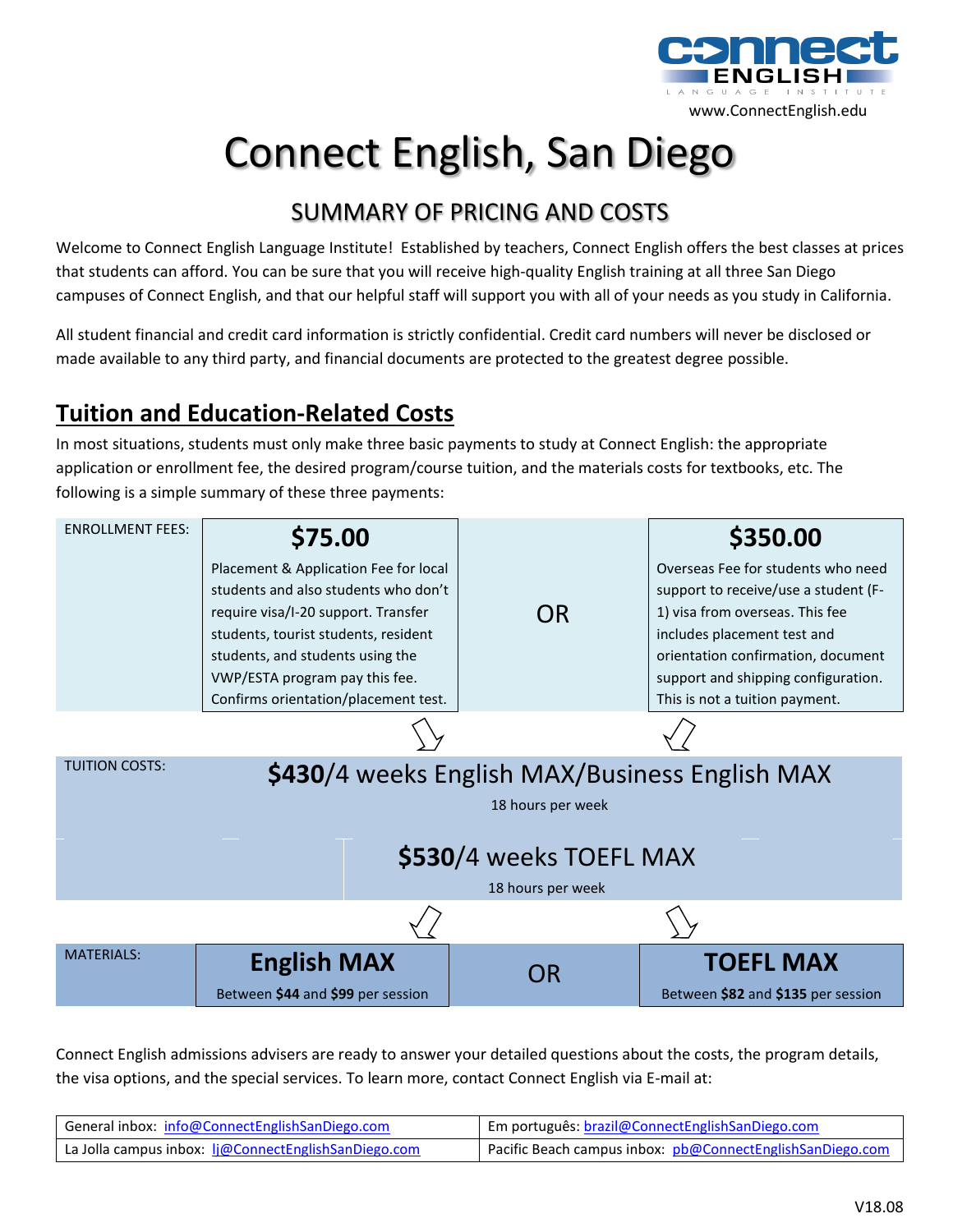

#### **Supplemental education options**

For students who want to receive specialized training in the areas of speaking, listening, reading, writing, pronunciation, vocabulary or grammar structures. A private tutor will greatly help you with your individual needs.

| Private tutoring, one student & one teacher  | \$35/hour |
|----------------------------------------------|-----------|
| Private tutoring, two students & one teacher | \$45/hour |

#### **Administrative/supplemental service fees**

In certain situations, students may/must pay fees for special services. These fees are not required in most situations.

| Airport transfer                               | \$75                 |
|------------------------------------------------|----------------------|
| Courier fee (subject to change without notice) | \$100                |
| Late tuition payment fee                       | \$25 per study week  |
| Deferred start date fee                        | \$75                 |
| Early completion fee                           | \$25                 |
| Transcript fee                                 | \$40                 |
| Verification of enrollment letter fee          | \$10                 |
| Certificate of completion fee                  | \$15                 |
| SEVIS I-20 replacement fee                     | \$25                 |
| <b>Expedited document fee</b>                  | \$35                 |
| Returned check fee                             | \$25                 |
| Wire transfer fee                              | \$15 per transaction |
| Change of status consult/support fee           | \$525                |
| Reinstatement consult/support fee              | \$425                |

A 3% surcharge is added to all credit card transactions.

\*Focus courses not available to students who use the F-1 (student) visa.

\*\*Afternoon English MAX courses are not available in all course sessions of the year. Contact Connect English for afternoon course availability.

#### **Necessary steps before your Form I-20 can be sent to you:**

- 1. Complete[d application form](https://www.connectenglishsandiego.com/apply-now/) including selected orientation date
- 2. Bank statement in English showing at least US\$7080 available
- 3. Completed affidavit of financial support (if student is supported by another person, such as parent)
- 4. Completed enrollment agreement
- 5. Scan image of valid passport
- 6. Payment of International Student Overseas Booking Fee (credit/debit card or wire transfer accepted)
- 7. Confirmation of your home country physical address for DHL

Upon successful completion of these important steps, Connect English can send the student's I-20 and acceptance letter via DHL. The documents normally arrive at the destination within one business week.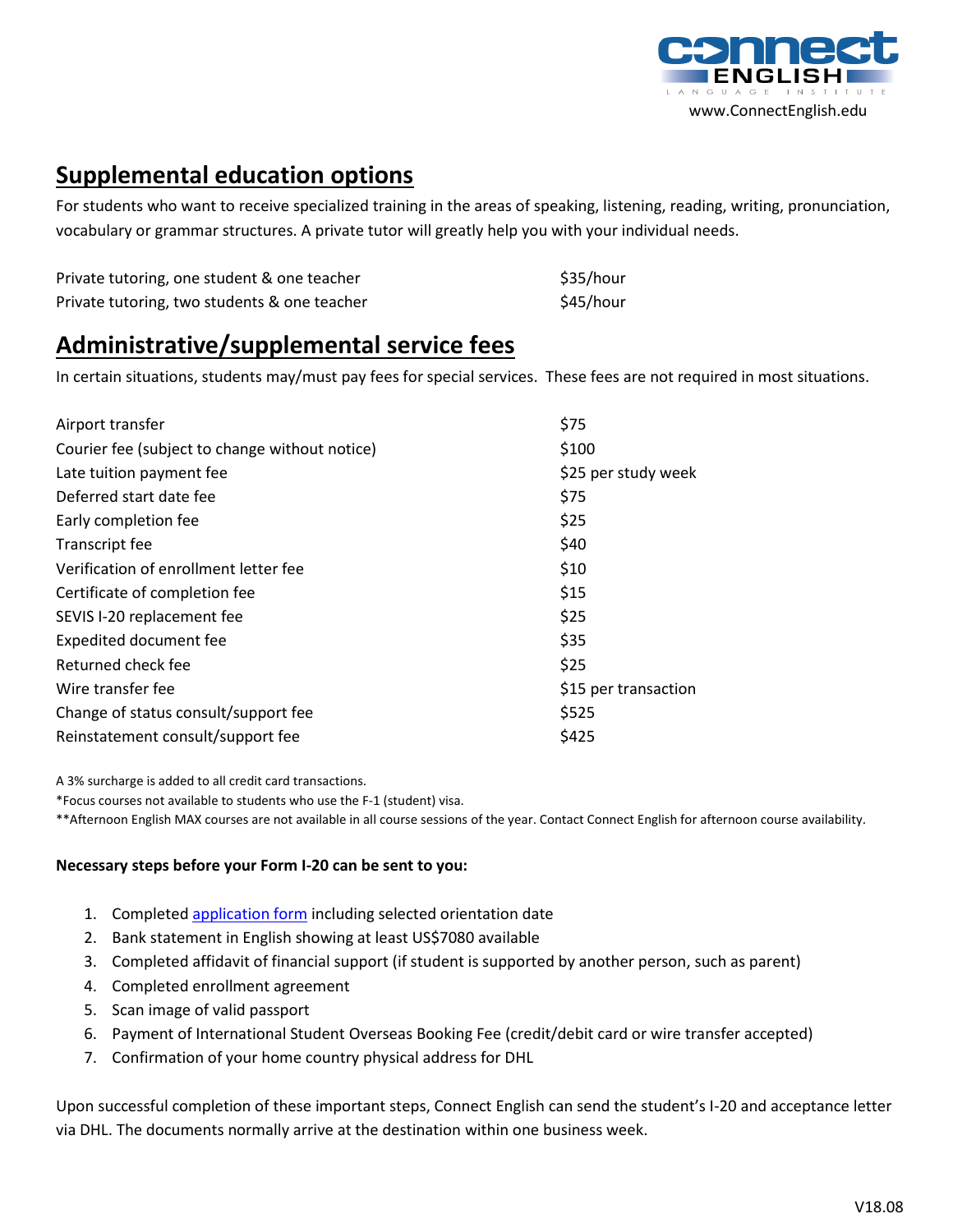

#### **Accommodation Costs**

Connect English offers homestays and apartments for international students through our partner providers. In most situations, it is advantageous for the student to contact the accommodation partners directly for both better communication and better pricing (special pricing is often available for Connect English students).

| Homestay pricing - Kamo Housing                        |                                |
|--------------------------------------------------------|--------------------------------|
| Homestay with an American family                       | \$250/week, including 14 meals |
| Homestay placement fee                                 | \$200                          |
|                                                        |                                |
| International student apartment pricing - Kamo Housing |                                |
| Shared room apartment - Pacific Beach                  | \$200-250/week                 |
| Single room apartment - Pacific Beach                  | \$375-450/week                 |
| Placement fee                                          | \$200                          |
|                                                        |                                |

Contact Connect English for more apartment options. Different neighborhoods, prices, and configurations.

| <b>US Federal Government Costs:</b>                                                                               |       |  |
|-------------------------------------------------------------------------------------------------------------------|-------|--|
| Mandatory SEVIS I-901 fee (paid at fmjfee.com)                                                                    | \$350 |  |
| Mandatory DS-160 fee (paid at embassy.gov)                                                                        | \$160 |  |
| These fees MUST be paid to the US government in order to have an interview for your F-1 visa at the US consulate. |       |  |
|                                                                                                                   |       |  |
|                                                                                                                   |       |  |

| Transportation and Living Expenses:      |                 |
|------------------------------------------|-----------------|
| MTS trolley/bus one-month unlimited pass | S74             |
| MTS trolley/bus one-day unlimited pass   | S5              |
| Food and entertainment                   | \$400-700/month |

#### **Additional Services offered by Connect English Language Institute**

**Academic Support Center** – Assistance for students who want to spend more time improving their English grammar, writing and communication. Students can spend extra hours using the computer lab and getting support from the experienced and helpful teachers at Connect English.

**College Connection** – Students enrolled in courses at Connect English can take courses for transferrable credit at San Diego State University or California International Business University, and they pay resident prices, not international pricing.

**University admissions counseling** – Deciding on a good college or university is not easy, and gaining admission to your preferred college or university is a challenge. Connect English staff is pleased to assist you with making your decision, creating a plan, and following your plan to your dreams.